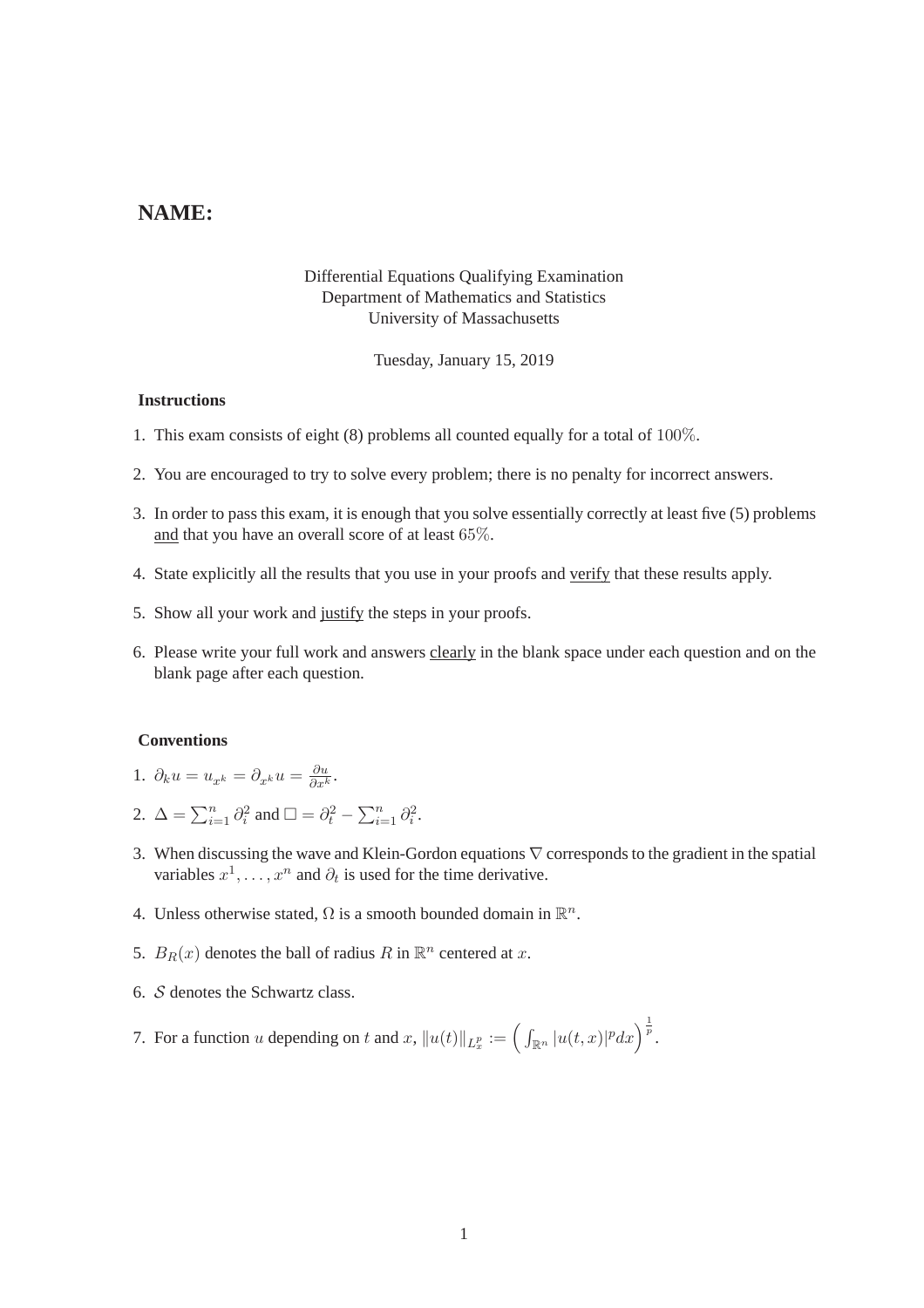1. (a) Let  $u \in C^2(\Omega) \cap C^0(\overline{\Omega})$  be a solution of

$$
\Delta u(x) + \sum_{k=1}^{n} a_k(x)\partial_k u(x) + c(x)u(x) = 0
$$

where  $a_k, c \in C^\infty(\overline{\Omega})$  and  $c(x) < 0$  for all  $x \in \Omega$ . Prove that if  $u(x) = 0$  for all  $x \in \partial\Omega$  then  $u(x) = 0$  for all  $x \in \Omega$ . Hint: Use standard results about local max/mins from multi-variable calculus and the fact that the Laplacian is the trace of the Hessian.

(b) Let  $u \in C^2(\Omega) \cap C^0(\overline{\Omega})$  be a solution of  $\sum_{i,j=1}^n a^{ij} \partial_{ij}^2 u(x) = 0$  where  $(a^{ij})$  is a symmetric positive-definite matrix ( $a^{ij}$  are constants, i.e., independent of x). Let b be the square-root matrix of a, i.e.,  $\sum_{i=1}^{n} b^{ij}b^{ik} = a^{jk}$ . Let  $D_r := \{x \text{ s.t. } |b^{-1}x| \leq r\}$  and let  $|D_r|$  denote the volume of  $D_r$ . Prove that for any  $r > 0$ 

$$
\frac{1}{|D_r|} \int_{D_r} u(x) dx = u(0).
$$

Hint: Use an appropriate change of variables.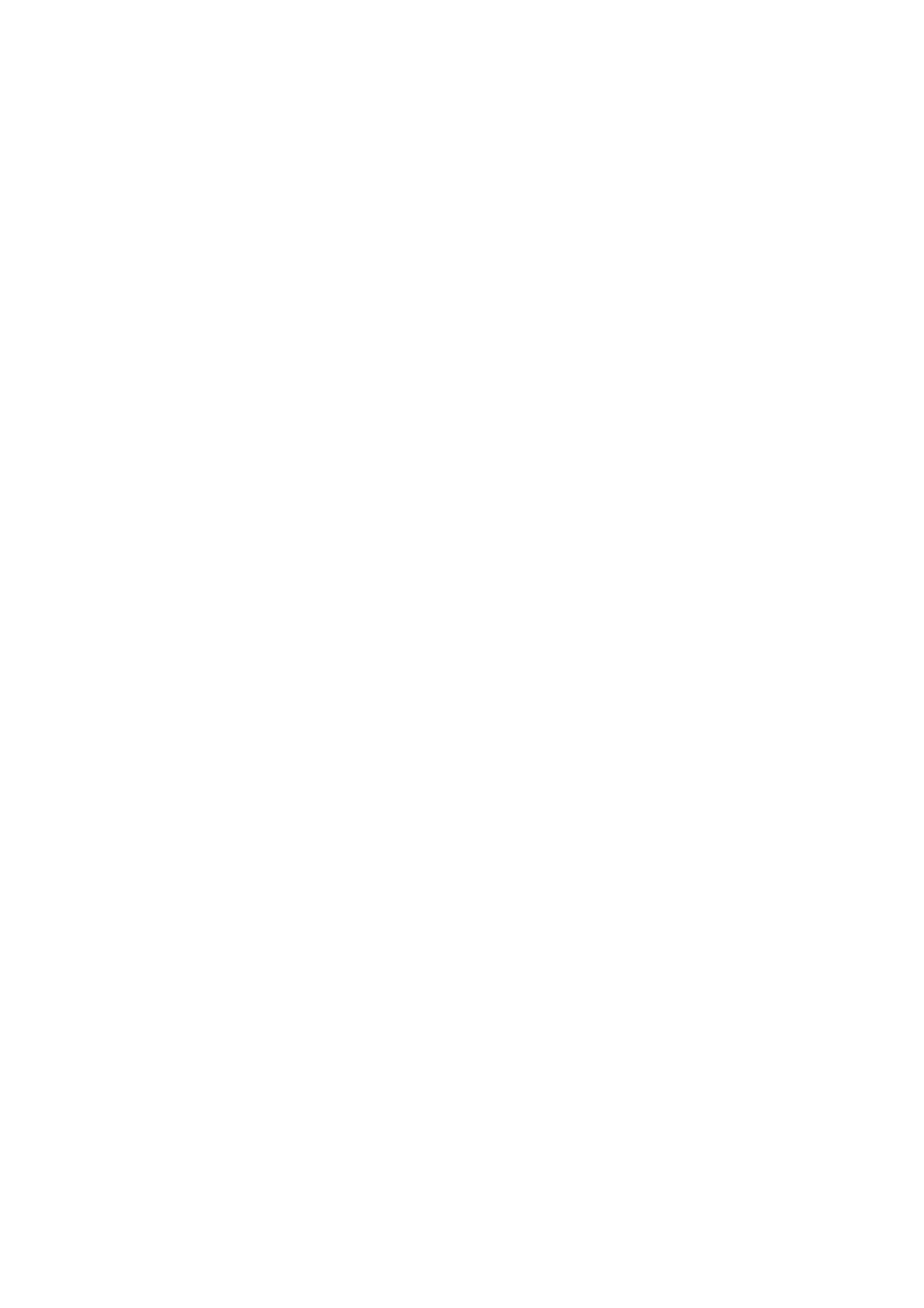2. (a) Let  $u : \mathbb{R}^{1+n} \to \mathbb{R}$  be a smooth solution to the wave equation. Define the localized energy as

$$
E_R(t) := \frac{1}{2} \int_{B_R(0)} \Big( (\partial_t u(t,x))^2 + |\nabla u(t,x)|^2 \Big) dx.
$$

For  $0 < T < R$ , express the difference  $E_R(t) - E_{R-T}(t+T)$  as an integral over the boundary of an appropriate (truncated) cone.

(b) Use the previous part to prove that if v also solves the wave equation and  $v(0, x) = u(0, x)$ and  $\partial_t v(0, x) = \partial_t u(0, x)$  for all  $x \in B_R(0)$ , then  $v(t, x) = u(t, x)$  for all  $x \in B_{R-t}(0)$  (for  $0 < t < R$ ).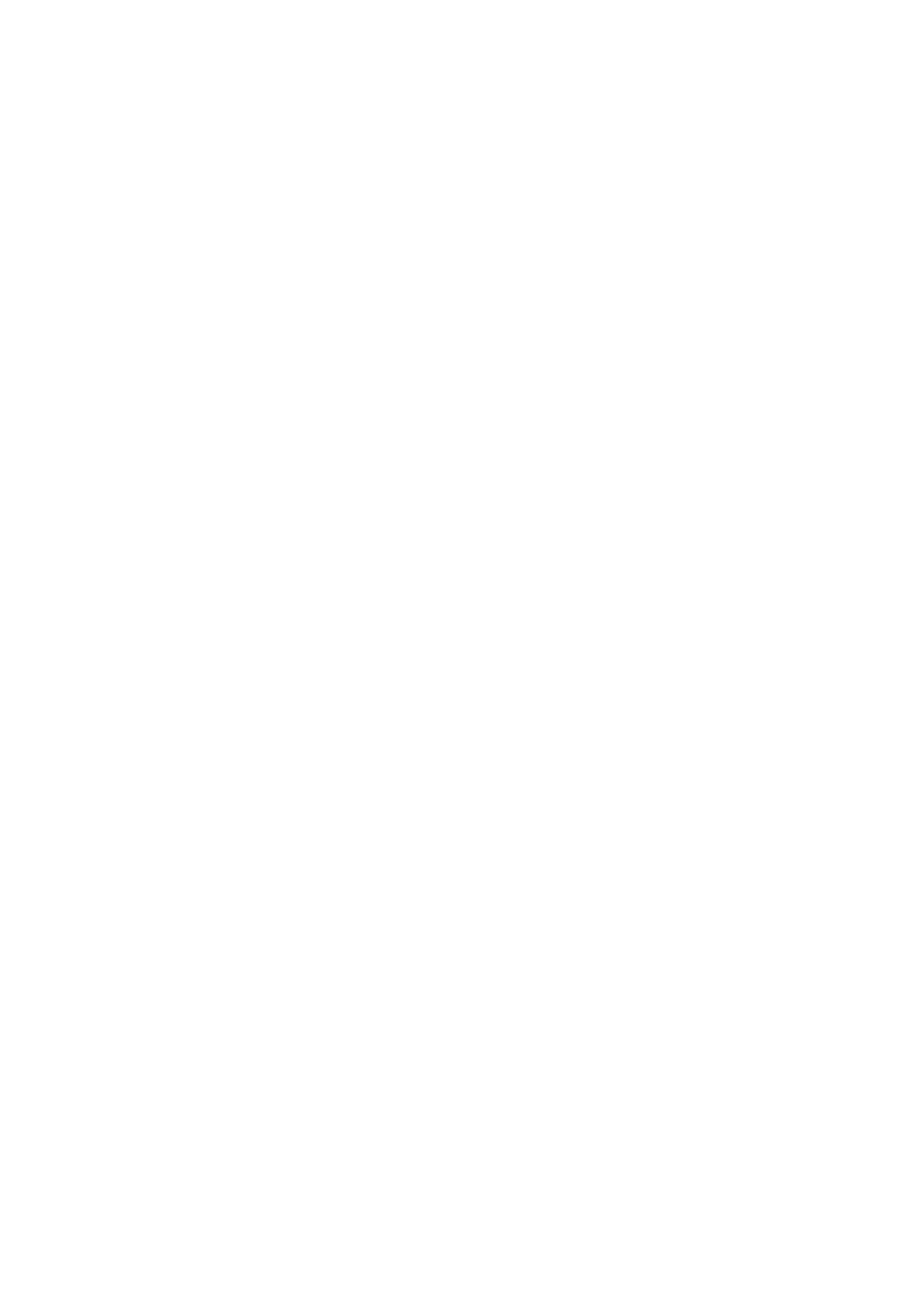3. Assume that the operator  $L$  defined as

$$
Lu(x) := -\sum_{j,k} \partial_k(a^{jk}(x)\partial_j u(x)) + c(x)u(x),
$$

is uniformly elliptic in  $\Omega$ . (That is, for some  $C > 0$ , all  $x \in \Omega$ , and all  $\xi \in \mathbb{R}^n$ , we have  $a^{ij}(x)\xi_i\xi_j \ge C|\xi|^2$ .) Here  $a^{jk}$  and c belong to  $C^{\infty}(\overline{\Omega})$  and  $a^{ij} = a^{ji}$ . Show that there is a constant  $k > 0$  such that if  $c(x) \geq -k$  for all  $x \in \Omega$ , then there is a smooth solution of the boundary value problem

$$
\begin{cases} Lu = f & \text{in } \Omega \\ u = 0 & \text{on } \partial\Omega \end{cases}.
$$

Hint: Formulate the problem in the weak sense, then use the Riesz representation theorem (if you want to use a more advanced result you have to prove that result), Poincaré, and elliptic regularity.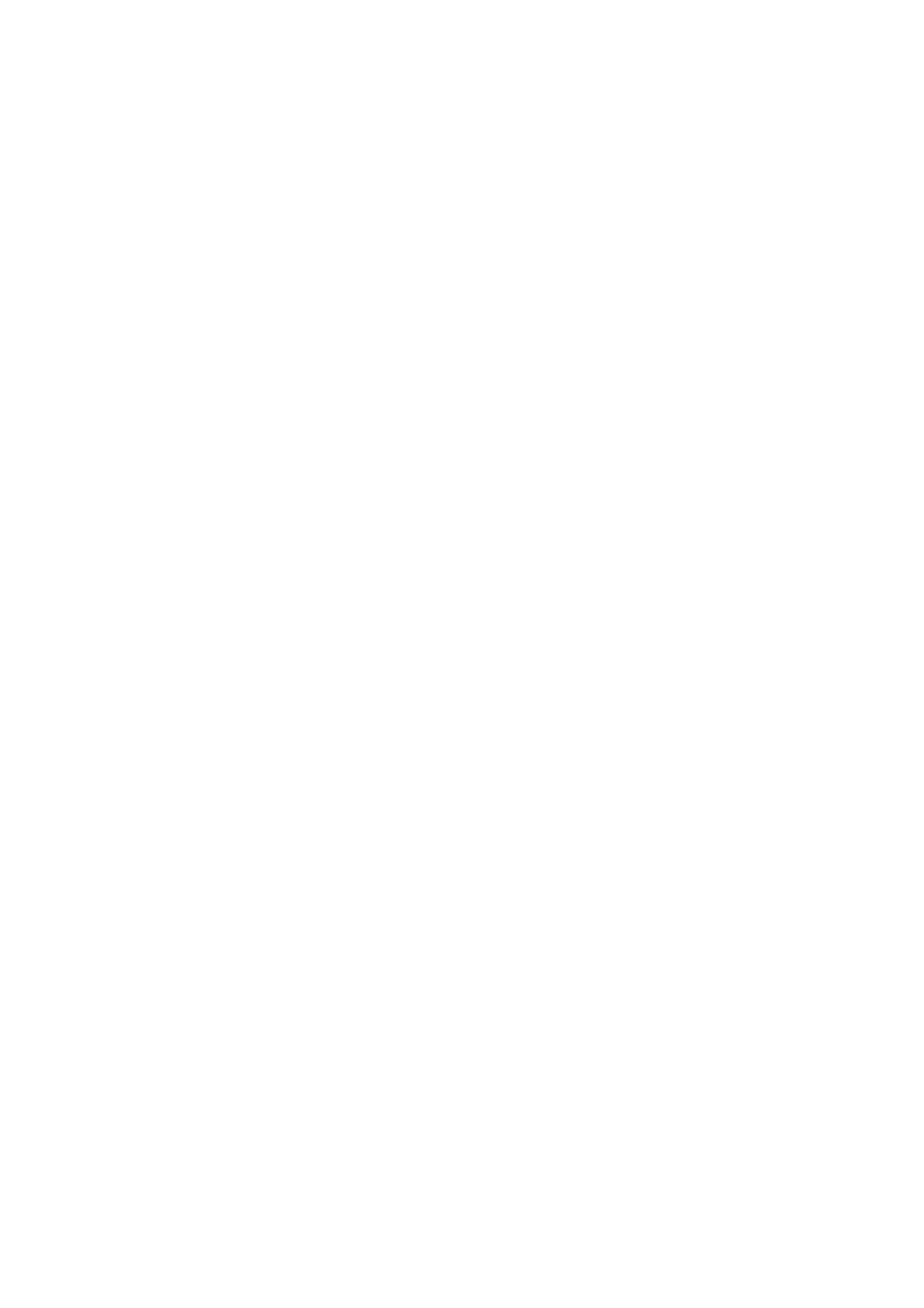4. (a) Suppose  $u_0 \in S$  and that  $u : [0, \infty) \times \mathbb{R}^n \to \mathbb{R}$  is a solution of the Cauchy problem for the heat equation

$$
\partial_t u - \Delta u = 0, \qquad u(0, x) = u_0(x),
$$

satisfying  $u(t, \cdot) \in \mathcal{S}$  for every  $t > 0$ . Show that for some constant  $C > 0$  (independent of u,  $u_0$ , and t, but possibly dependent on  $p, q, k$ ) and all  $t > 0$ , and  $1 < p \le q < \infty$ 

$$
\|\partial_x^k u(t)\|_{L^q_x} \le C t^{\frac{n}{2q} - \frac{n}{2p} - \frac{k}{2}} \|u_0\|_{L^p_x}.
$$

Here  $\partial_x^k$  denotes any k derivatives with respect to the spatial variables  $x^1, \ldots, x^n$ . Hint: Use Young's inequality. If you don't remember the numerology use a scaling argument to figure it out.

(b) Use the previous part to show that if  $v \in S$  satisfies  $\Delta v = 0$  then  $v(x) = 0$  for all  $x \in \mathbb{R}^n$ (this is a special case of Liouville's theorem).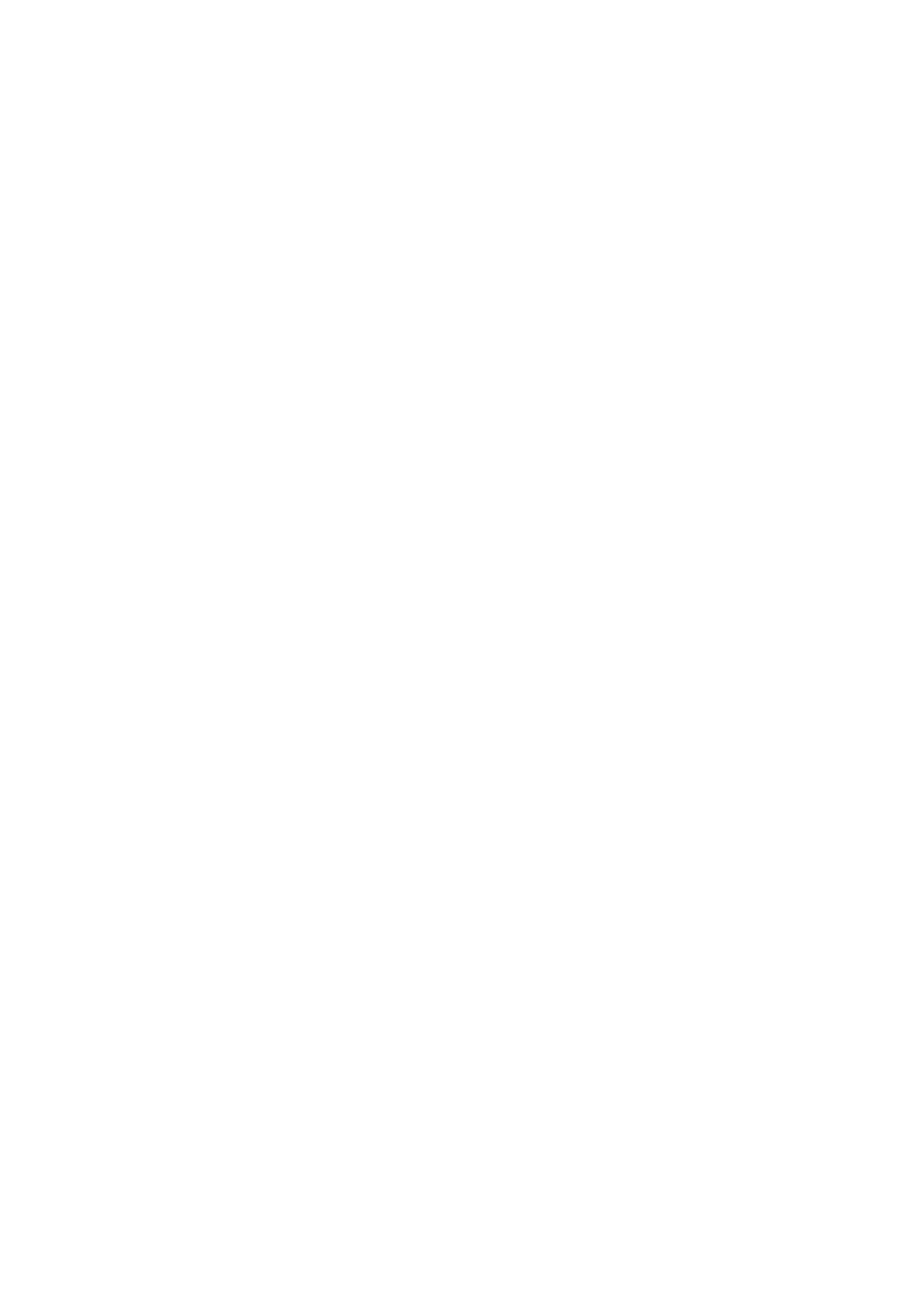5. Let  $A$  be a  $3 \times 3$  matrix whose entries are real constants. Write down necessary and sufficient conditions on A so that any  $x(t)$  solving the first order system  $x' = Ax$  remains bounded as  $t \to \pm \infty$ . Then provide necessary and sufficient condition on A so that any  $x(t)$  solving the same system remains bounded as  $t \to \infty$ .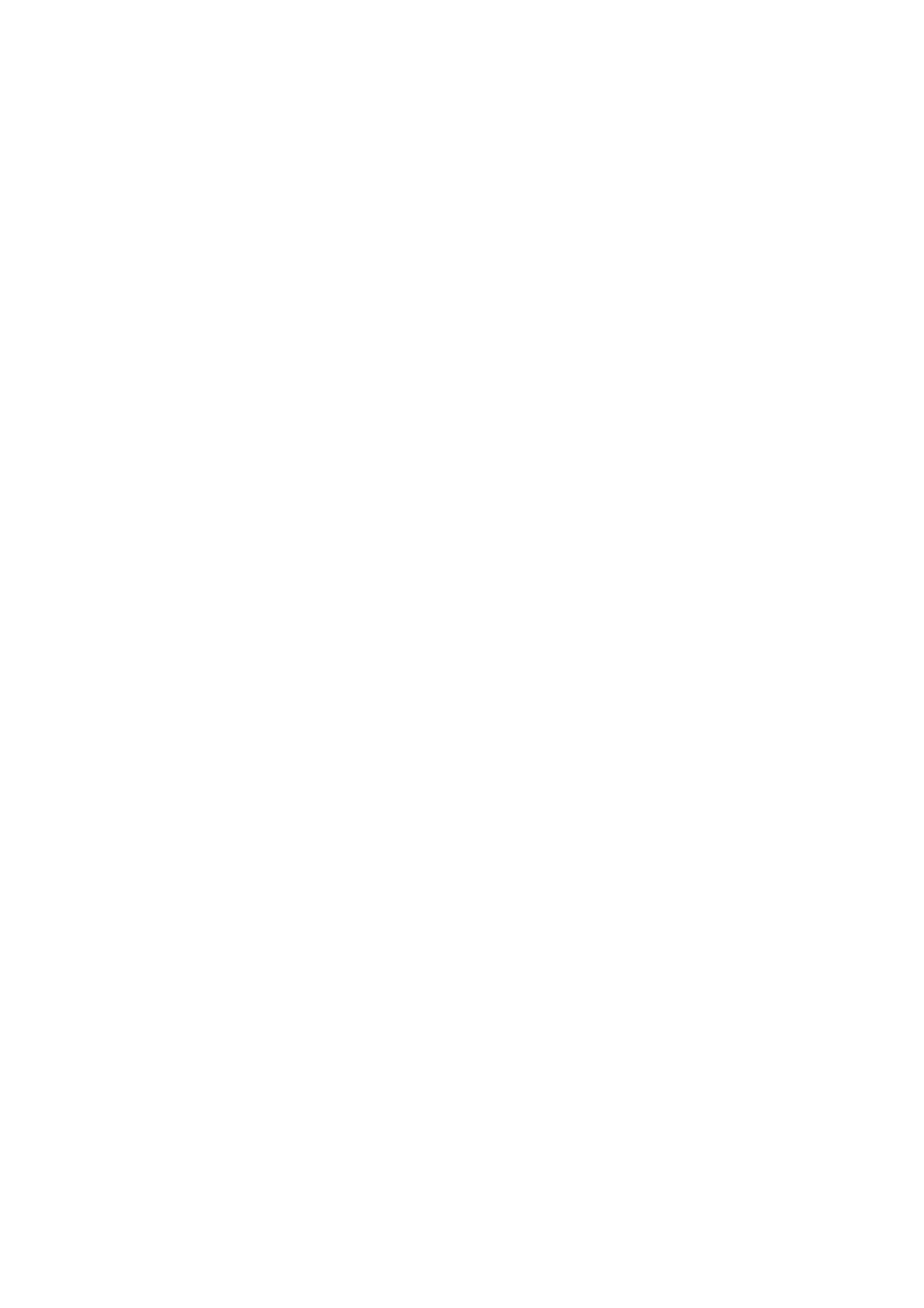6. Let

$$
A = \begin{bmatrix} -1 & 10 \\ 0 & -1 \end{bmatrix}.
$$

(a) Determine the stability of the origin for the linear system

J.

$$
x'(t) = Ax(t).
$$

(b) Determine the stability of the origin for the 2-periodic, piecewise linear system:

$$
x'(t) = \begin{cases} Ax(t), & 2k < t < 2k + 1, k \in \mathbb{Z} \\ A^T x(t), & 2k + 1 < t < 2k + 2, k \in \mathbb{Z} \end{cases}
$$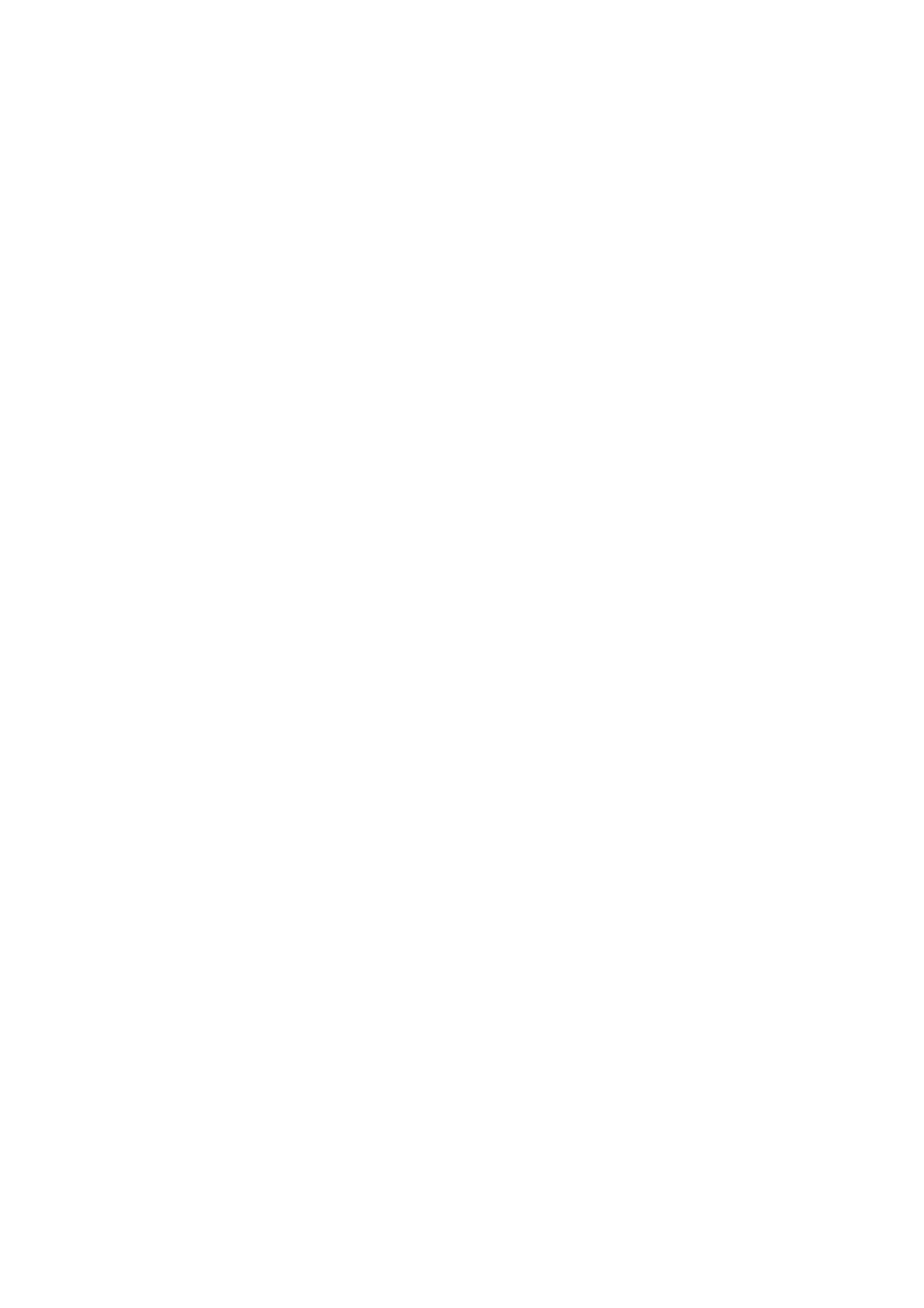## 7. (a) Exhibit a two-dimensional smooth dynamical system,

$$
x' = f(x, y)
$$

$$
y' = g(x, y)
$$

for which the ellipse  $\frac{x^2}{a^2}$  $rac{x^2}{a^2} + \frac{y^2}{b^2}$  $\frac{y^2}{b^2} = 1$  is a limit cycle; a and b are arbitrary (positive) semi-axes. (b) Exhibit a three-dimensional dynamical system,

$$
x' = f(x, y, z)
$$
  

$$
y' = g(x, y, z)
$$
  

$$
z' = h(x, y, z)
$$

for which the space curve  $x^2 + y^2 = 1$ ,  $x + y + z = 1$  is an attractor.